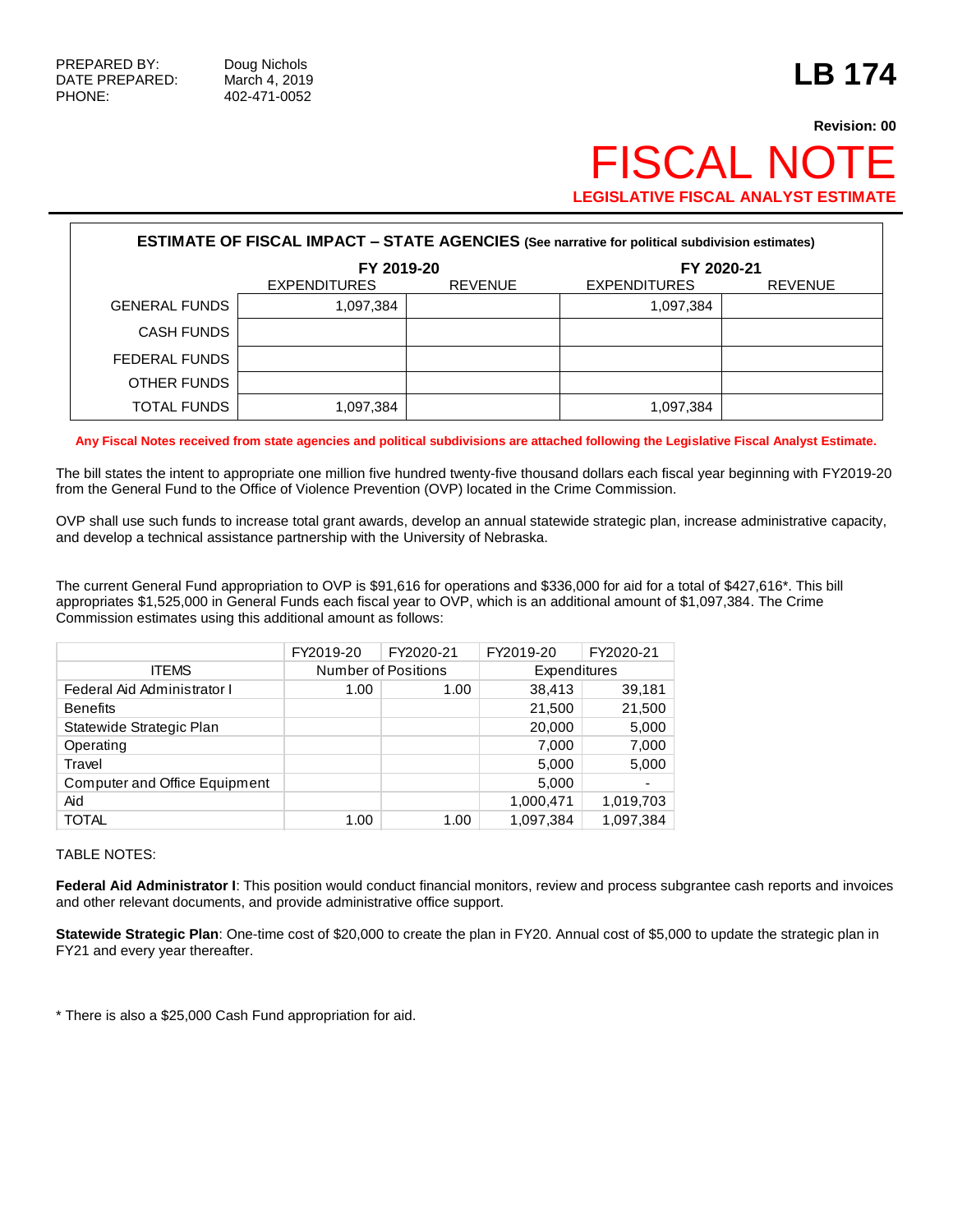## ADMINISTRATIVE SERVICES STATE BUDGET DIVISION: REVIEW OF AGENCY & POLT. SUB. RESPONSE **LB: 174 AM:** AGENCY/POLT. SUB: **Nebraska Commission on Law Enforcement and Criminal Justice (078)**

REVIEWED BY: Joe Wilcox DATE: 01/23/2019 PHONE: (402) 471-4178

COMMENTS: The Nebraska Commission on Law Enforcement and Criminal Justice (Crime Commission) fiscal note for LB174 indicates the bill appropriates \$1,525,000 General Funds annually to the Office of Violence Prevention. On a technical note, the bill states **Intent** to appropriate, without actually appropriating funds. Also, the Crime Commission estimates total only \$1,097,384 in both FY 2019-20 and FY 2020-21. As LB 174 states intent to appropriate \$1,525,000 each fiscal year, the Crime Commission fiscal note does not explain or estimate the use of the difference between the \$1,525,000 anticipated appropriation and the \$1,097,384 identified as use of the new funds.